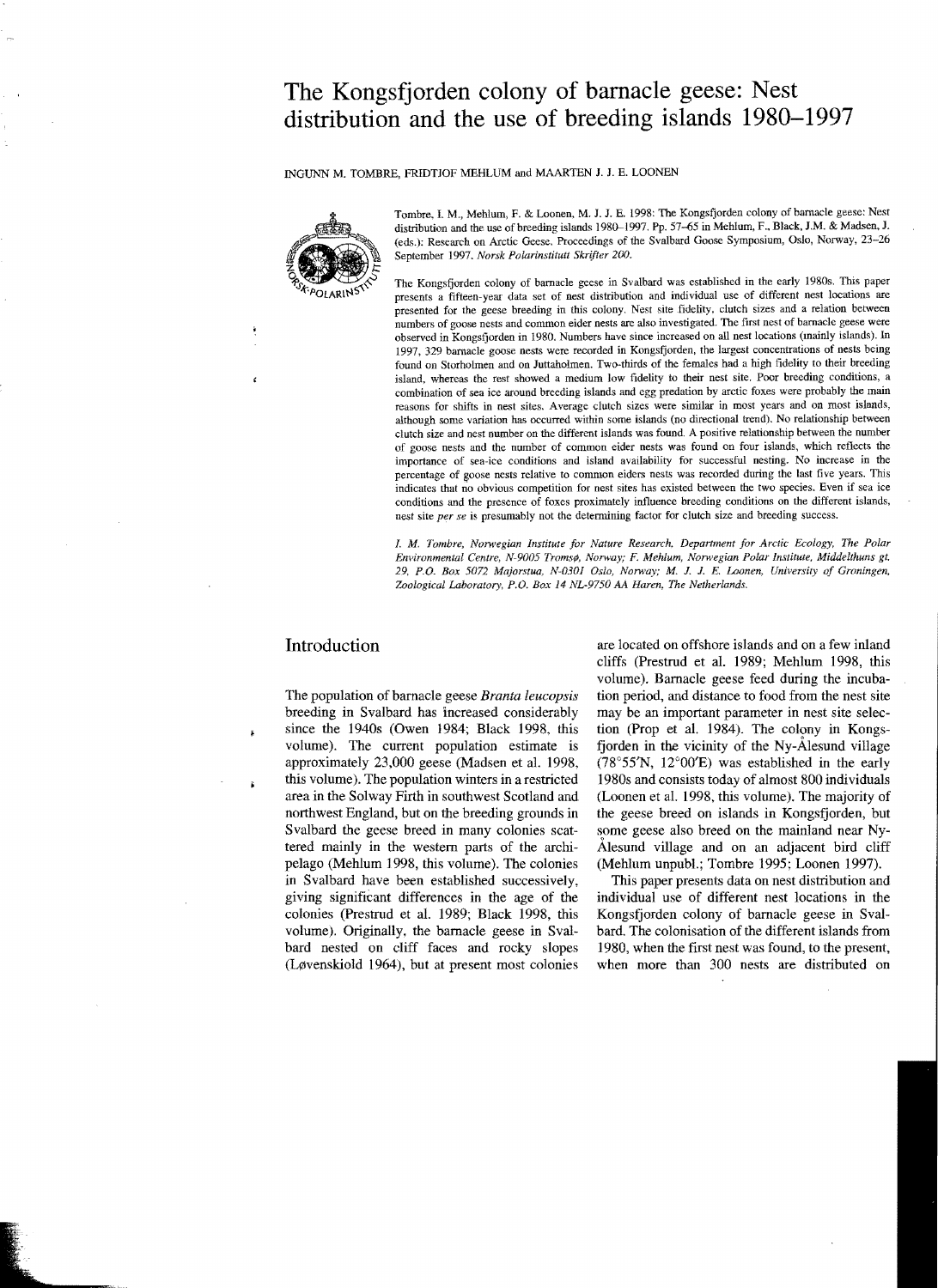several islands, is described. Nest site fidelity for individual females in the period 1992-1997 is examined, and differences in clutch sizes between islands and possible changes in clutch sizes over years within each island are evaluated. During 1993-1997, the total number of breeding geese has been relatively stable (Loonen 1997), though the numbers of breeders have varied among islands. The islands are also important breeding islands for common eiders *Somateria mollissima,* and in order to reveal a possible competition for nest sites

between the two species, we compared the number of bamacle geese and common eider nests on islands where the number of goose nests have varied more than 50%.

### Study area and methods

The study area, Kongsfjorden with the islands and the Ny- $\AA$ lesund village, is shown in Fig. 1. Islands without names on the map are islands rarely used by geese (or by common eiders) because the general late break-up of fjord ice around these islands exposes them to egg predation by arctic foxes *Alopex lagopus* breeding in the inner part of the fjord (Mehlum 1991a). The islands were censused each year from 1981 to 1997, except in



*Fig,* 1. Location of NY-AIesund and the islands in Kongsfjorden, Svalbard. Islands without names are rarely used by the barnacle geese.

#### 58 *I.* M. *TOMBRE, F. MEHLUM* & *M.* J. 1. *E. LOONEN*

1986 and 1988. In 1989, 1990 and 1992 censuses are available from only some nest locations. Nest locations censused were Prins Heinrichøya (3 ha), Dietrichholmen (0.15 ha), Mietheholmen (0.4 ha), Storholmen (30 ha), Juttaholmen (2 ha), Eskjer  $(1 ha)$ , Ytre Bregya  $(3 ha)$  and the Ny-Alesund village with adjacent areas (300+ ha) (Fig. 1). After hatching, families bring their young from the islands to the NY-Alesund area, which is the major brood rearing site (Loonen 1997). For further description of the colony and the study area see Tombre (1995) and Loonen (1997).

All islands were visited by boat and searched systematically for nests. Nests were counted once during the incubation period (last week of Junefirst week of July). In some years we also recorded the date when the fjord ice broke up around the different islands.

More than 70% of the adults in the Kongsfjorden colony are now individually marked with coded plastic leg bands and metal rings. The plastic rings can be read through telescope from more than 200 m (for details of the ringing procedures see Owen & Black 1989; Black & Owen 1995; Loonen et al. 1998, this volume).

In the period 1992-1997, rings were intensively recorded on nest locations in order to evaluate nest site fidelity between years for individual females. Only females which were seen in at least three different seasons or more were used in the analyses (females seen less than three seasons,  $n = 252$ , females seen more than three seasons,  $n = 166$ ). Every year some females were observed with goslings later in the season but their nest sites were unknown. Females seen in three seasons with unknown nest site in two of the seasons were deleted from the nest site fidelity analyses. This was also true for females seen in four seasons with unknown nest sites in two or more seasons, for females seen,in five seasons with unknown nest site in three or more seasons and for females seen in six seasons with unknown nest sites in three or more seasons. We allowed some unknown nest sites in the remaining sample  $(n = 112)$  and defined an unknown nest site as a 'new' nest site. An unknown nest site could therefore also have been the same nest site as in the previous year. Nest site fidelity was defined at three different levels: high, medium and low (Table 1).

With the exception of Dietrichholmen and Ny-Alesund, clutch sizes were recorded on all nest locations in 1991-1993 and in 1995-1997. Clutches with one egg were assumed to be in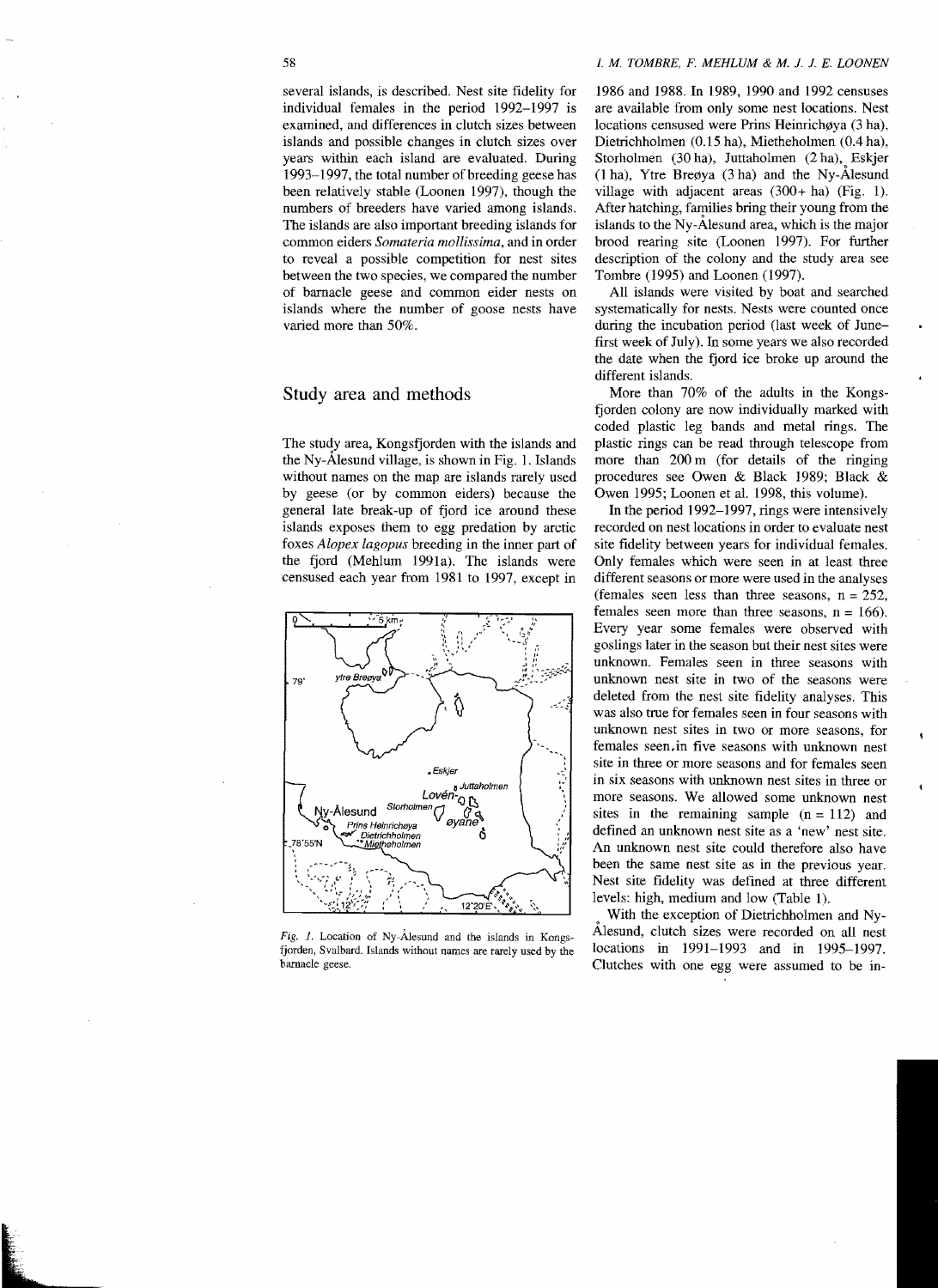*Table* 1. Defmitions of nest site fidelity for barnacle geese breeding in Kongsfjorden, Svalbard.

| Percentage of fidelity (number of<br>seasons nesting at the same site) |
|------------------------------------------------------------------------|
| $83\%$ (5 of 6 seasons)                                                |
| $80\%$ (4 of 5 seasons)                                                |
| $75\%$ (3 of 4 seasons)                                                |
| $67\%$ (2 of 3 seasons and 4 of 6 seasons)                             |
| $60\%$ (3 of 5 seasons)                                                |
| $50\%$ (2 of 4 seasons and 3 of 6 seasons)                             |
| $40\%$ (2 of 5 seasons)                                                |
| $33\%$ (1 of 3 seasons and 2 of 6 seasons)                             |
| $25\%$ (1 of 4 seasons)                                                |
| $20\%$ (1 of 5 seasons)                                                |
| $17\%$ (1 of 6 seasons)                                                |
|                                                                        |

complete clutches and deleted from the analyses. Common eider nests were counted on Mietheholmen, Prins Heinrichøva, Storholmen and Juttaholmen in 1993 and in 1995-1997.

### Results and discussion

### Number of nests

Since the first nest in the Kongsfjorden area was found in 1980, there has been a general increase in nest numbers at all locations, except at Ny-Alesund (Fig. 2, linear regressions, Ny-Alesund:  $R^2 = 0.08$ , n = 14, p = 0.31, Prins Heinrichøya:  $R^2 = 0.33$ ,  $n = 13$ ,  $p = 0.03$ , Dietrichholmen:  $R^2 = 0.52$ , n = 11, p = 0.01, Mietheholmen:  $R^2 =$ 0.30, n = 13, p = 0.05, Storholmen:  $R^2 = 0.50$ ,  $n = 14$ ,  $p = 0.001$ , Juttaholmen:  $R^2 = 0.61$ ,  $n =$ 12,  $p = 0.003$ , Eskjer:  $R^2 = 0.71$ ,  $n = 12$ ,  $p = 0.001$ , Ytre Bregya:  $R^2 = 0.75$ ,  $n = 12$ ,  $p =$ 0.0003). The first nest locations colonised were Ny-Ålesund and Dietrichholmen, and from 1983 nests were also found on Prins Heinrichøya, Mietheholmen.and Juttaholmen. Today, the largest concentration of geese is on Storholmen (41.3% of the nests in 1997), although in recent years Iuttaholmen has also become important (21.6% in 1997, Fig. 2).

Due to exposure to fox predation, the number of

nests on each island is influenced every year by the general sea-ice conditions as well as the location of the nests in relation to the extent of sea ice. Regardless of the ice conditions in the fjord, the number of nests in the Ny-Alesund village will depend on the presence of foxes. On the basis of their geographical position, nest locations were grouped in four categories: (1) Ny-Alesund, (2) the Ny-Ålesund islands (Prins Heinrichøya, Dietrichholmen, Mietheholmen), (3) Lovénøyane (the inner-fjord islands Storholmen, Iuttaholmen, Eskjer) and (4) Ytre Breøya (Fig. 1).

## *Ny-Alesund*

In general, since the first nest was found at Ny-Alesund in 1980, the village has hosted few barnacle goose nests (Fig. 2). In 1987, 1990 and 1991, no foxes were seen at NY-Alesund and a few geese nested successfully  $(1987: n = 10, 1990:$  $n = 10$ , 1991:  $n = 22$ ). Some preferred nest sites disappeared in 1992 when a new dock was built at Ny-Alesund. Seven nests were found in 1992, but because several foxes visited the village that year, nesting success was low for the geese attempting to breed there. There were foxes at NY-Alesund in the following years as well (1993-1995), but despite the foxes, a few nests located on rocks were successful. In 1996 and 1997, no foxes were observed in the village and a few successful nests were found on the tundra near the village.

At Ny-Alesund, and nearby, there are plenty of potential nesting sites for barnacle geese. The area is also extensively used for feeding in the brood rearing period (Loonen 1997). Restrictions in space and food availability during nesting are presumably not the limiting factor for nest numbers at this location, fox predation being more likely to determine nest numbers at Ny-Alesund. Predation by foxes is also thought to be the main reason why barnacle geese are basically cliff or island nesters (Norderhaug 1970; Mehlum & Ogilvie 1984). In years with late break-up of sea ice, however, Ny-Alesund may be the best alternative for nesting because geese nesting on the islands suffer relatively more from fox predation, as is the case with cornmon eiders (Mehlum 1991b).

### *The Ny-Alesund islands*

The Ny-Ålesund islands are located close to the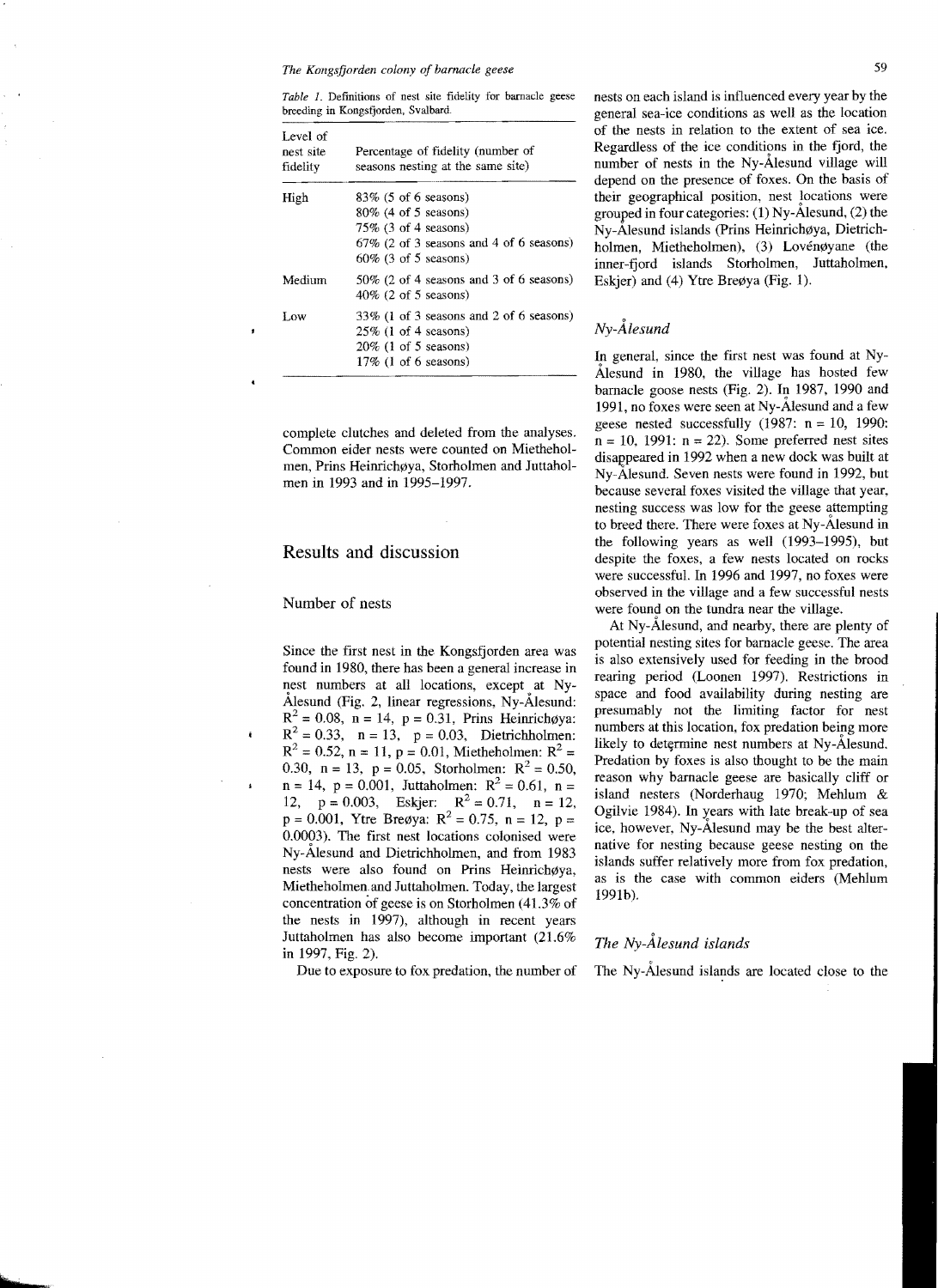

Fig. 2. Barnacle goose nests in breeding locations in the Kongsfjorden area, 1980-1997. Stars indicate years without nest recordings. Note the different scales on the y-axes. Since 1980, there has been a general increase in nest numbers, except in the Ny-Alesund village were numbers have been low since the first pairs were recorded.

mainland. Due to shallow water, Prins Heinrichøya in particular often has an ice-bridge connecting the island to the mainland. The timing of ice break-up does not necessarily occur at the same time for the different islands because ice conditions are influenced by differences in local factors such as sea depth and distance from the mainland (Table 2). After 1991, peak nest numbers occurred in years when the islands were ice-free before June (Table 2, Fig. 2), with a few exceptions. Dietrichholmen and Mietheholmen were ice-free in late May in both 1996 and 1997 but had fewer nests in those years (except Dietrichholmen in 1996). In both years, Prins Heinrich $\phi$ ya had ice conditions similar to those of the other two islands, and some geese may have shifted to this larger

island. For eiders, unfavourable sea ice conditions have been found to force the birds to nest at higher densities on? small islands (Parker & Mehlum 1991). On Prins Heinrichøya, at least in the early season, the geese can feed on the island during the incubation period. On the small islands, the geese have no opportunities to feed during incubation, and the islands are also further away from the preferred feeding areas at NY-Alesund (Loonen 1997). Unfortunately, there are no data to confirm such a shift in nesting sites since ring readings from Dietrichholmen and Mietheholmen are limited in 1995 and 1996.

Based on the number of nests, the last successful years suggest an upper limit in carrying capacity of goose nests on these islands. In addition to geese,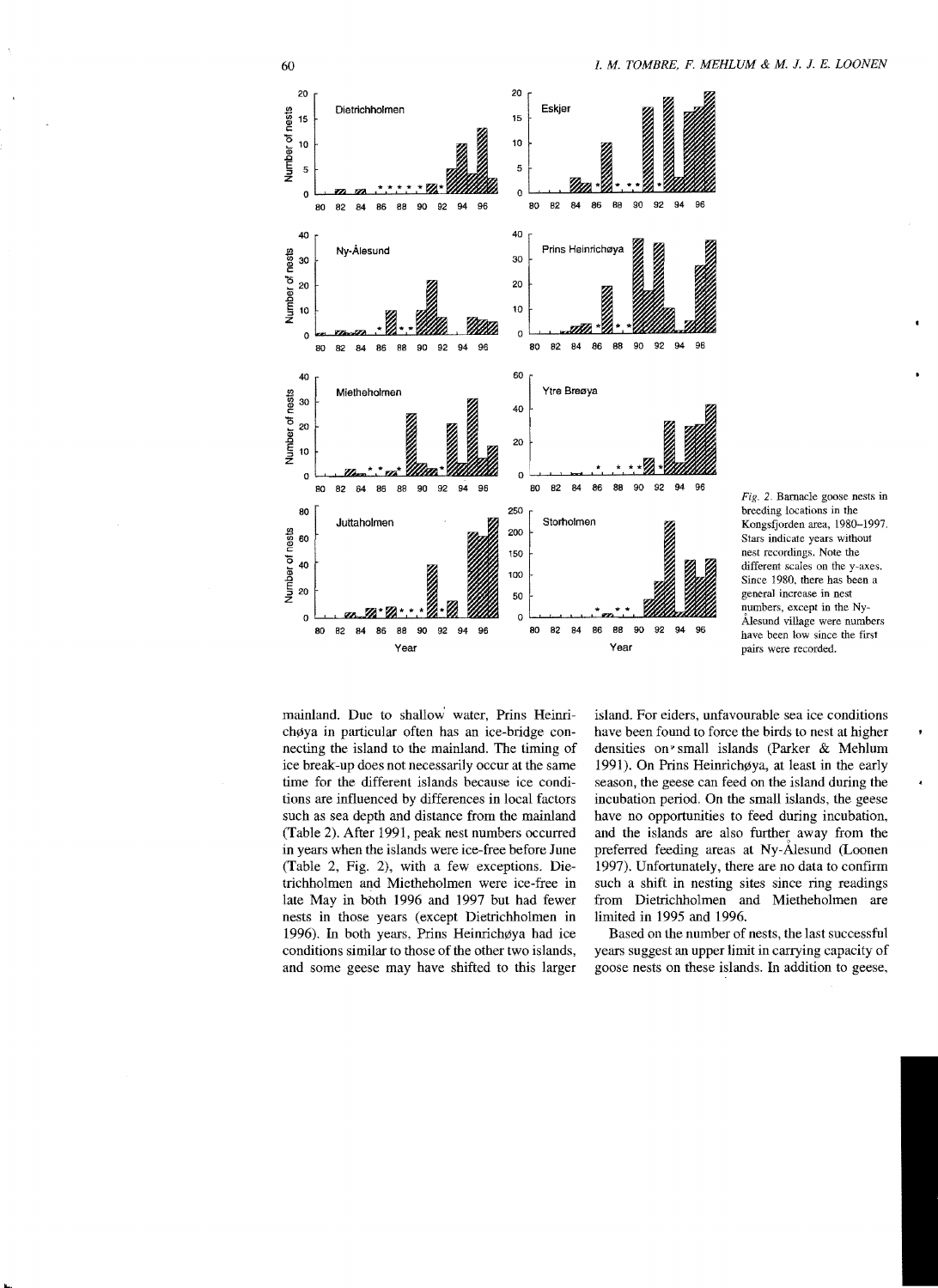*Table* 2. The dates when different islands were free of sea ice, 1992-1997. Note that there were no foxes in Kongsfjorden in 1996 and 1997.

| Year       | Prins Heinrichøya | Mietheholmen | Date<br>Dietrichholmen | Storholmen              | Juttaholmen   | Eskjer       |
|------------|-------------------|--------------|------------------------|-------------------------|---------------|--------------|
| 1992       | 1 June $(-)^{1}$  | $^{(2)}$     | *                      | 1 June $(-)$            | *             | $\ast$       |
| 1993       | 25 June           | 11 June      | 11 June                | 3 June                  | $\ast$        | $\ast$       |
| 1994       | 23 June $(+)^{3}$ | 14 June      | 10 June                | 25 June                 | 20 June $(+)$ | 16 June      |
| 1995       | 18 June           | 1 June       | 1 June                 | $15$ June <sup>4)</sup> | $10$ June     | 1 June       |
| $1996^{5}$ | 31 May            | 28 May $(-)$ | 28 May $(-)$           | 16 May                  | 15 May        | 28 May $(-)$ |
| $1997^{5}$ | 2 June $(-)$      | 2 June $(-)$ | 2 June $(-)$           | 2 June                  | 15 June       | 2 June $(-)$ |

 $(1)(-) = ice$  gone before this date.

 $2$ <sup>2)</sup>  $*$  = lack of information.

 $3)$  (+) = ice-bridge also after this date.

<sup>4)</sup> The island was 'guarded' from early June to prevent egg-predation by foxes.

5) No foxes in Kongsfjorden.

common eiders breed in dense concentrations on these islands (Mehlum 1991a). Common eiders may therefore influence the space available for nests (see below).

#### Lovénøyane

٠

 $\bullet$ 

Due to their geographical position, the inner-fjord islands are more exposed to fox predation than the Ny-AIesund islands in years with late break-up of fjord-ice (except Prins Heinrichøya, see earlier). In general, these islands are larger, and on Storholmen, the largest island, the geese usually feed on the island during the whole nesting period (Alsos 1995; Tombre & Erikstad 1996).

The total production of young in Kongsfjorden was high in 1991, resulting in many new nests in 1993 (29 first-time breeders on Storholmen) (Dalhaug et al. 1996; Loonen 1997). On Storholmen, 84 nests in 1992 increased to 224 nests in 1993. On Juttaholmen, however, only 12 nests were found in 1993, probably because a late breakup of sea ice (late June) for this island. In recent years, there has been an increase in the number of nests on Juttaholmen (Fig. 2). Females may therefore have moved from Storholmen to Juttaholmen since fewer geese nested on Storholmen in 1995 1997 than in f993. Ten of 20 females (50%) with known rings breeding on Juttaholmen in 1996 have bred on Storholmen in earlier years (breeding at least once on Storholmen), and eight of 17 females (47.1%) on Juttaholmen in 1997 have bred on

Storholmen earlier. The shift in breeding island after 1993 could have been caused by the breeding conditions in 1994. In 1994, the fjord-ice surrounded Lovénøyane until late June and several foxes were harvesting eggs from the island. Only 11 nests on Storholmen (late breeders) hatched successfully (successful defined as at least one gosling leaving the nest) in 1994 (Fig. 2). The low success may therefore have caused some Storholmen breeders to move to Juttaholmen the following years instead (and vice versa). As research activity has been more frequent on Storholmen than on Juttaholmen in recent years, some geese may have preferred Juttaholmen over Storholmen because of human disturbance. However, as research activity has continued since 1992, we would have expected a shift earlier than in 1995 if disturbance was the main reason for the shift in nesting site. The extreme breeding conditions in 1994 probably caused some geese to change nest site, but whether or not human activity is the main cause of shift in nesting sites can only be determined by continued monitoring in future breeding seasons.

The 1993 count at Storholmen demonstrates that the island can support at least 224 barnacle goose nests (Fig. 2). The island has therefore been carrying less that its potential capacity of goose nests in 1994-1997.

Nest numbers have remained relatively stable on Eskjer since 1991, except the extreme season in 1994, and this island may have reached its maximum for potential goose nests. The island provides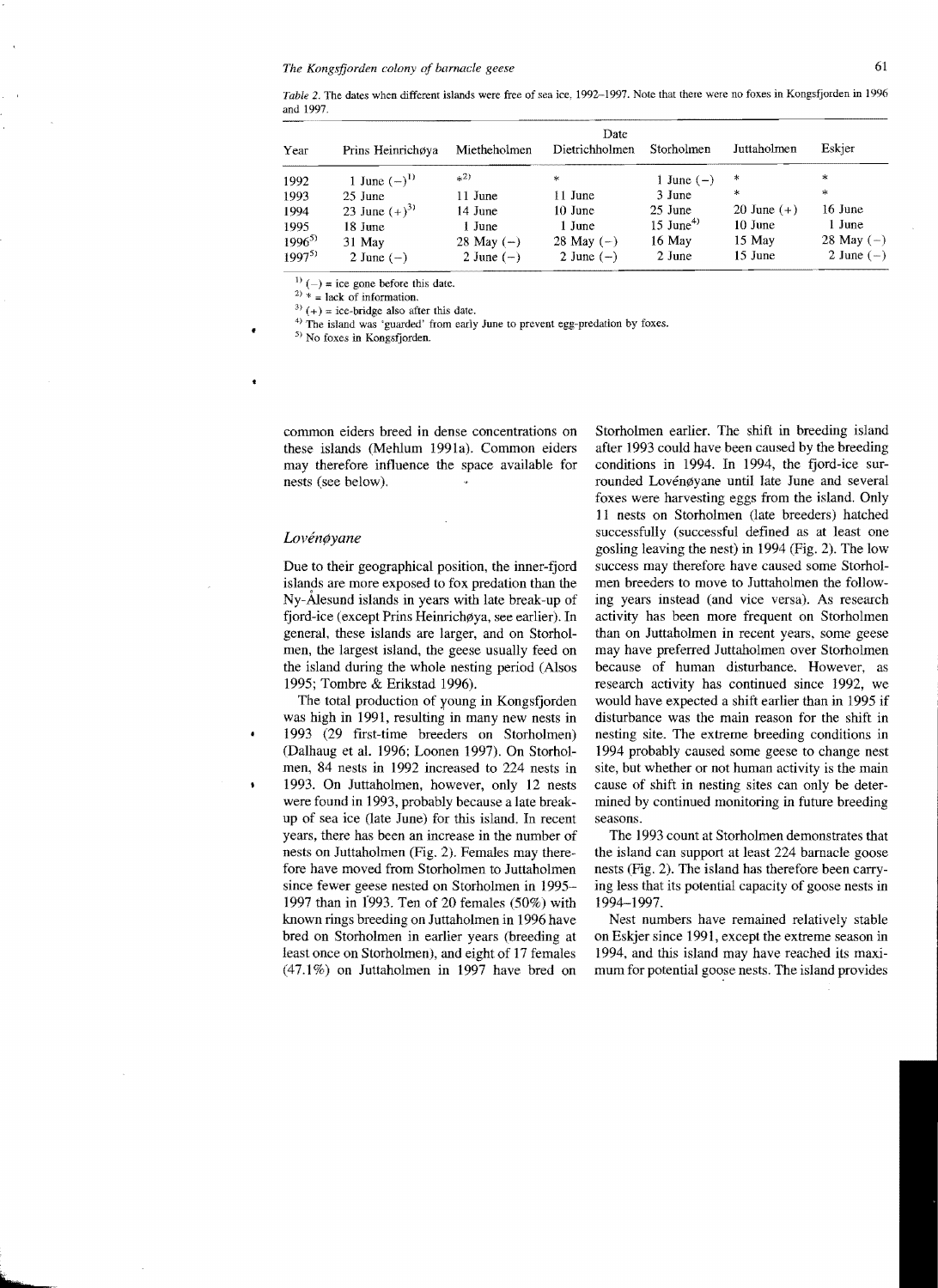little vegetation and is also relatively distant from alternative feeding areas. Because nest numbers have increased on luttaholmen, it is difficult to predict the upper limit of goose nests there.

#### Ytre Breøya

Barnacle geese breeding on Ytre Breøya are somewhat isolated from the rest of the colony. In the brood rearing period at Ny-Alesund, there are fewer sightings of families from Ytre Breøya than sightings of families from the other islands (Loonen unpub!.). Geese ringed during moult at Ny-Alesund and recorded as breeders at Ytre Breøya have not been seen breeding on any other nest location in Kongsfjorden. Numbers have increased on this island, and currently there are no signs of nest numbers levelling off (Fig. 2).

### Nest site fidelity

Almost two thirds of the females seen in at least three different seasons in Kongsfjorden (66.1%,  $n = 74$ ) were classified as showing a high level of nest site fidelity. Only  $6.3\%$  (n = 7) of the females showed a low nest site fidelity, while 27.6%  $(n = 31)$  of the females had medium fidelity to their nest location. These results support the general high level of fidelity, both to nest sites and feeding areas, found for most waterfowl (Owen & Black 1990; Anderson et al. 1992; Cooke et al. 1995). For arctic-nesting geese, fidelity is suggested to be highly advantageous because the short breeding season favours farniliarity to the breeding grounds (Owen  $& Black$ 

#### 62 1. *M. TOMBRE, F. MEHLUM* & *M.* 1. 1. *E. LOONEN*

1990). For common eiders, nest site fidelity on the breeding ground has been found to be positively correlated with nesting success (Bustnes & Erikstad 1993) and results from the present study suggest that this may be the case also for the barnacle geese in Kongsfjorden. The poor breeding season in 1994 was probably one of the main reasons why some females switched breeding island in 1995 and 1996. Even if almost 70% of the females nesting in Kongsfjorden showed a high nest site fidelity, it is obvious that females sometimes do change nest site within the colony if breeding conditions for some reasons become unfavourable. The philopatry on a larger scale is also high, and more than 85% of the females are known to return to Kongsfjorden every spring (Loonen et al. 1998, this volume; Tombre et al. 1998, this volume).

i

#### Clutch sizes

The variation in clutch sizes was small, both between years and between different nest sites (Table 3). The most frequent clutch size consisted of four eggs, with two exceptions. The most common clutch size on Storholmen in 1993 was three eggs and because young barnacle geese produce fewer eggs (Forslund & Larsson 1992), smaller clutches were probably due to the high proportion of first time breeders on this island in 1993. In 1995, the most common clutch size on Eskjer was three eggs, but the age of the breeding birds was unknown.

There were no significant differences between years in average clutch sizes on Eskjer, Prins

*Table 3*. The average clutch size ( $\pm$ SE) on six different islands for barnacle geese in Kongsfjorden, Svalbard, No complete clutches were found in 1994 due to extreme sea ice conditions and heavy egg-predation by arctic foxes. A comparison of clutch sizes among years (ANOVA) was made separately for Storholmen and Iuttaholmen. two important nest locations. Similar letters indicate no significant differences between years. Sample sizes in parentheses. asterisks indicate missing data.

| Year | Prins<br>Heinrichova | Mietheholmen  | Storholmen                                   | Juttaholmen                              | Eskier                                  | Ytre Breøya        |
|------|----------------------|---------------|----------------------------------------------|------------------------------------------|-----------------------------------------|--------------------|
| 1991 | $4.0 \pm 0.2$ (17)   | *             | $4.2 \pm 0.1$ (41) A                         | $3.9 \pm 0.1$ (38) AB $4.3 \pm 0.3$ (16) |                                         | $3.6 \pm 0.3$ (10) |
| 1992 | $3.5 \pm 0.2$ (30)   | *             | $3.4 \pm 0.1$ (73) C                         | $\ast$                                   | 未                                       | ÷.                 |
| 1993 | *                    | $\mathcal{H}$ | $3.3 \pm 0.1$ (194) C                        | ×                                        | 実                                       | ∗                  |
| 1995 | *                    |               | $4.0 \pm 0.1$ (30) $3.9 \pm 0.1$ (94) B      | $4.1 \pm 0.1$ (53) A                     | $3.5 \pm 0.3$ (13)                      | $3.8 \pm 0.2$ (28) |
| 1996 | $3.8 \pm 0.2$ (25)   | $\infty$      | $4.0 \pm 0.1$ (186) AB $3.5 \pm 0.1$ (45) BC |                                          | *                                       | $3.8 \pm 0.1$ (28) |
| 1997 | $3.9 \pm 0.2$ (37)   |               | $3.7 \pm 0.3$ (12) $3.7 \pm 0.1$ (113) B     | $3.4 \pm 0.1$ (63) C                     | $4.1 \pm 0.2$ (19) 3 3.9 $\pm$ 0.1 (32) |                    |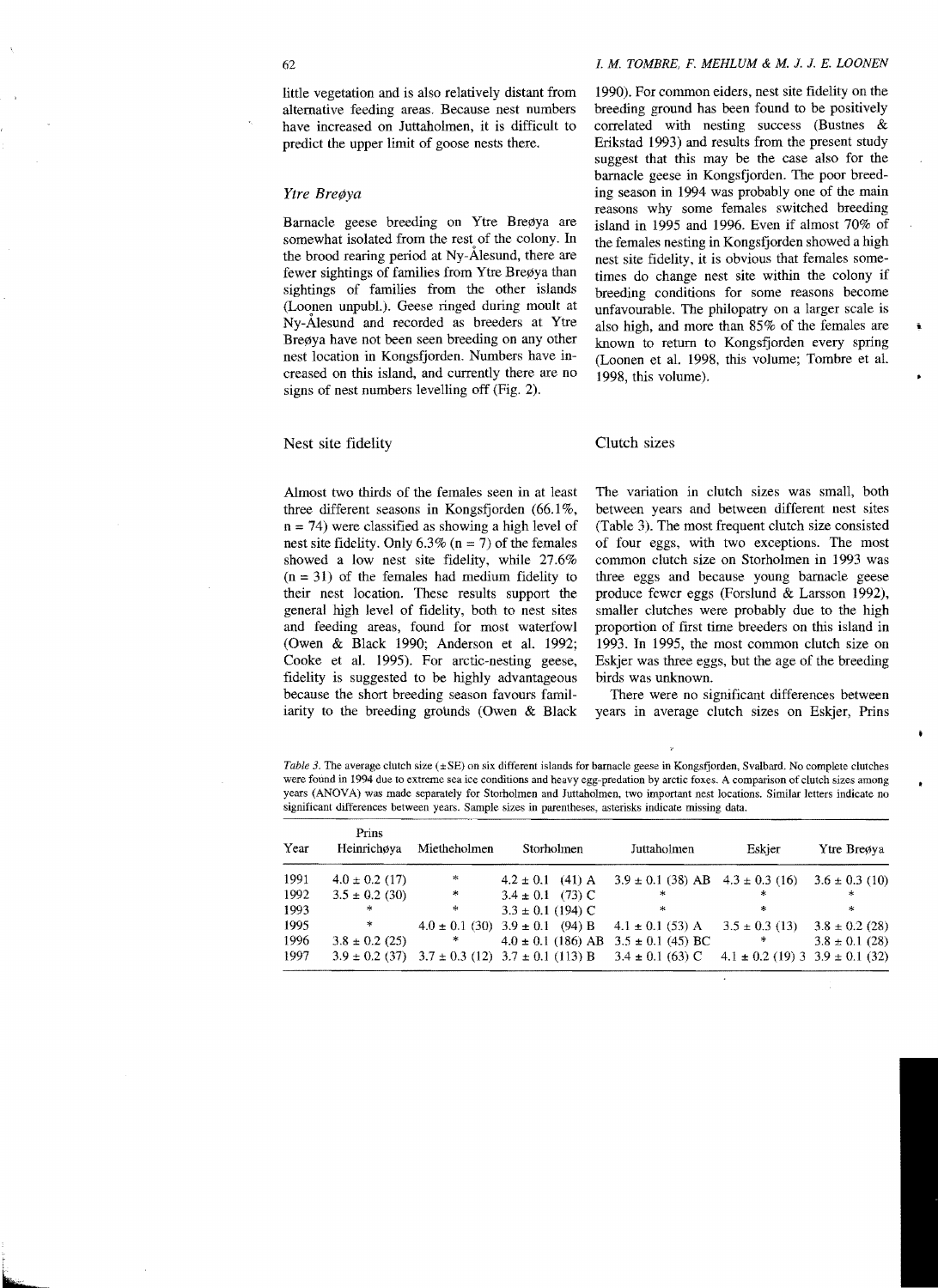Heinrichøya or Ytre Breøya (ANOVA, Eskjer:  $F = 2.63$ , df = 2, 45, p = 0.1, Prins Heinrichgya:  $F = 1.43$ , df = 4, 129, p = 0.2, Ytre Breøya:  $F =$ 0.37, df = 3,94,  $p = 0.8$ ). On Juttaholmen and Storholmen, mean clutch sizes varied between years but there were no trends in either direction over the last seven years (Table 3). Average clutch sizes partly followed the dates when the sea ice broke up (Table 2 and Table 3).

Clutch sizes were compared among islands in 1991, 1995, 1996 and in 1997 (limited data in 1992 and 1994, Table 3). In 1991 and 1995, average clutch size was similar on all islands (ANOVA, 1991:  $F = 1.72$ , df = 4, 117, p = 0.15, 1995:  $F = 0.98$ , df = 4, 214, p = 0.42). In 1996, the average clutch size was largest on Storholmen (ANOVA,  $F = 2.81$ , df = 3, 180, p = 0.04, Table 3) and in 1997, average clutch size was largest on Eskjer (ANOVA,  $F = 2.66$ , df = 5, 270, p = 0.02, Table 3). A seasonal decline in clutch size of barnacle geese has been found in the Kongsfjorden colony (Dalhaug et al. 1996) where late-nesting females allocated fewer body reserves into eggs. This is advantageous because late-nesting females have a shorter period to regain body reserves after incubation. In a study from the same area on common eiders, clutch size was found to be negatively correlated to the time of egg-laying (Mehlum 1991b). An early break-up of sea ice may therefore result in larger clutches, although in 1996 and 1997 most islands were free of sea ice early. Accordingly an early break-up of sea ice is not the only explanation for larger clutches at Storholmen and Eskjer in 1996 and 1997. Age

 $\blacksquare$ 

 $\bullet$ 

distribution of the breeding birds could be an alternative explanation (see above).

Including all years and nest locations, no significant correlation between average clutch size and total number of nests on the islands were found (linear regression, all islands:  $R^2 = 0.14$ ,  $n = 23$ ,  $p = 0.08$ , all islands except Storholmen in 1993 (over-represented with young breeders):  $R^{2} = 0.02$ , n = 22, p = 0.5). Moreover, including nest site and year in addition to total nest number on the island in the model, none of the variables seemed to determine clutch sizes (GLM, Type III sum of squares, all p-values  $>0.5$ ). The traditional theory is that clutch size in arctic-nesting geese is determined by processes going on before the nests are established; namely by available body reserves at the start of egg laying (Lack 1967; Ryder 1970; Ankney & MacInnes 1978; Ankney et al. 1991). Several studies have also presented evidence that clutch size in precocial birds is ultimately determined by the interaction between the use of body reserves for egg production and later use for incubation and care of young (Gloutney & Clark 1991 ; Erikstad & Tveraa 1995; Tombre & Erikstad 1996). The geese in this colony also spend a considerable amount of time feeding elsewhere before they arrive at NY-Alesund and feeding conditions before arrival are therefore crucial to their reproductive success (Tombre et al. 1996). However, early breakup of sea ice may contribute to early egg laying and larger clutches, and, in addition to the presence of foxes, this could proximately influence breeding conditions on the different islands in Kongsfjorden.



Fig. }. Breeding numbers of common eiders and barnacle geese of four islands in 1993 and 1995~1997 in Kongsfjorden, Svalbard.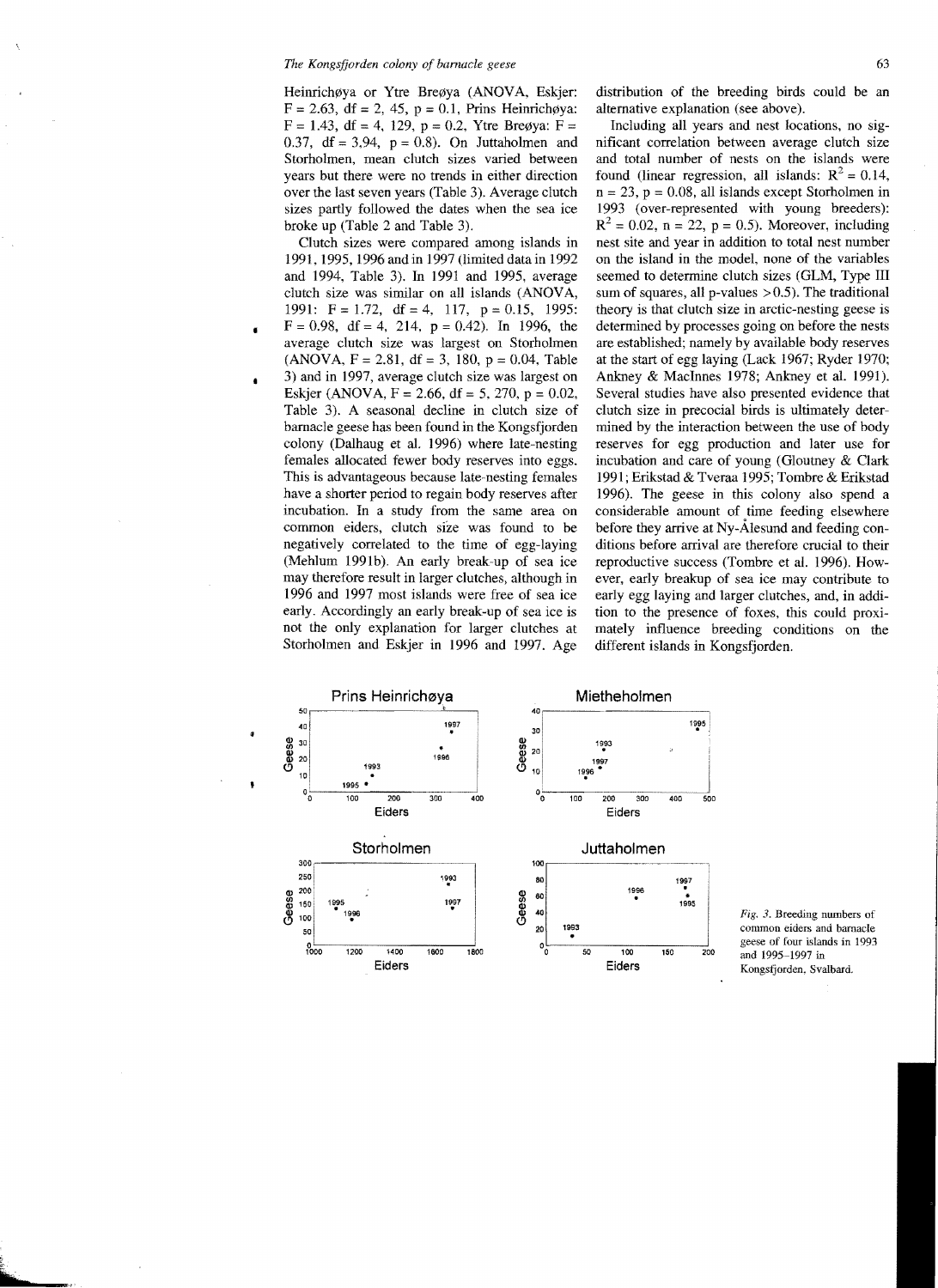| Year                 | Prins Heinrichøya | Mietheholmen | Storholmen | Juttaholmen |
|----------------------|-------------------|--------------|------------|-------------|
|                      | 11.4              | 6.8          | 13.4       | 7.4         |
| 1993<br>1995<br>1996 | 6.7               | 3.7          | 12.1       | 4.4         |
|                      | 5.4               | 8.6          | 7.9        | 4.7         |
| 1997                 | 6.9               | 10.9         | 8.1        | 7.6         |

*Table* 4. Percentage of barnacle goose nests in relation to common eider nests on four islands in Kongsfjorden, Svalbard (see Fig. 3 for sample sizes).

Barnacle goose nests and common eider nests References

In Fig. 3, the numbers of barnacle goose nests on four important breeding locations in 1993 and 1995-1997 are plotted against the numbers of common eider nests on each location during the same years. The variation between years in nest numbers is considerable, and there is obviously a positive correlation between the number of nests on the different islands for the two species (although sample sizes are too small to perform a statistical test). Good breeding conditions for geese are also good breeding conditions for common eiders, presumably reflecting the sea-ice conditions and the islands' availability for nesting. Comparing the percentage of goose nests in relation to common eider nests, the number of goose nests does not seem to have increased at the expense of common eider nests over the last five years (Table 4). Accordingly, no obvious competition for nest sites was found between the two species.

*Acknowledgements.* - Many people have contributed to field work during the years of this study, and we wish to acknowledge I. Alsos, C. Bakker, C. Bishop, A. Boele, L. Bruinzeel, V. BUnes, G. N. Christensen, N. Cox, L. Dalhaug, R. Drent, H. Engebretsen, K. E. Erikstad, G. W. Gabrielsen. D. Heg, K.-O. Jacobsen, D. Kuijper, H. Ludvigsen, E. Munneke, K. Oosterbeek, H. Skarsfjord, E. Skoglund, J. Stahl, K.-B. Strann and R. van der Wal. A special thanks to T.-H. Bjørn and K. E. Erikstad for letting us use their data on nest and egg counts in 1989 and 1990. Logistic support was provided by the Norwegian Polar Institute's research station at Ny-Alesund, the Plancius foundation and by Kings Bay Kull Compani AS at Ny-AIesund. Permission to work in the nature reserves in Kongsfjorden and to catch and ring geese was given by the Governor of Svalbard, rings were provided by the Wildfowl & Wetlands Trust, UK, and Stavanger Museum, Norway. Financial support was given by the Research Council of Norway, the Norwegian Institute for Nature Research, the Norwegian Polar Institute, the University of Groningen, the Norwegian National Committee On Polar Research and the Roald Amundsen Centre for Arctic Research.

Alsos, I. G. 1995: The relationship between nest site, diet and behaviour in barnacle geese *Branta leucopsis* in Kongsfjorden, Svalbard. Cand. Scient. Thesis, Univ. Tromsø, Norway.

 $\mathbf{r}$ 

- Anderson, M. G., Rhymer, J. M. & Rohwer, F. C. 1992: Philopatry, Dispersal, and the Genetic Structure of Waterfowl Populations. Pp. 365-395 in Batt, B. D. J., Afton, A. D., Anderson, M. G., Ankney, C. D., Johnson, D. H., Kadlec, J. A. & Krapu, G. L. (eds): *Ecology and Management of Breeding Waterfowl.* University of Minnesota Press. Minneapolis and London.
- Ankney, C. D. & MacInnes, D. C. 1978: Nutrient reserves and reproductive performance of female lesser snow geese.  $Auk$ 95, 459-471.
- Ankney, C. D., Afton, A. D. & Alisauskas, R. T. 1991: The role of nutrient reserves in limiting waterfowl reproduction. *Condor* 93, 1029-1032.
- Black, J. M. 1998: Flyway Plan for the Svalbard population of barnacle geese: A summary. Pp. 29-40 in Mehlum, F., Black, J. M. & Madsen, J. (eds.): Research on Arctic Geese. Proceedings of the Svalbard Goose Symposium, Oslo, Norway, 23-26 September 1997. *Norsk Polarinst. Skr. 200*, this volume.
- Black, J. M. & Owen, M. 1995: Reproductive performance and assortative pairing in relation to age in barnacle geese. J. *Anim. EcoL* 64, 234-244.
- Bustnes, J. O. & Erikstad, K. E. 1993: Site fidelity in breeding Common Eider *Somateria mollissima* females. *Omis Fenn.*  70, 11-16.
- Dalhaug, L., Tombre, I. M. & Erikstad, K. E. 1996: Seasonal decline in clutch size of the Barnacle Goose in Svalbard. *Condor 98,*
- Erikstad, K. E. & Tveraa, T. 1995: Does the cost in incubation set limits to clutch size in common eiders *Somateria mollissima? Oecologia 103, 270-274.*
- Forslund, P. & Larsson, K. 1992: Age-related reproductive success in the barnacle goose. *J. Anim. Ecol. 61*, 195-204.
- Gloutney, M. L. & Clark, R. G. 1991: The significance of body mass to female dabbling ducks during late incubation. *Condor* 93. 811-816.
- Lack, D. 1967. The significance of clutch size in waterfowl. *Waterfowl 18,* 125-128.
- Loonen, M. J. J. E. 1997: Goose breeding ecology: overcoming successive hurdles to raise goslings. Ph.D. thesis University of Groningen, The Netherlands.
- Loonen, M. J. J. E., Tombre, I. M. & Mehlum, F. 1998: Development of an arctic barnacle goose colony: Interactions